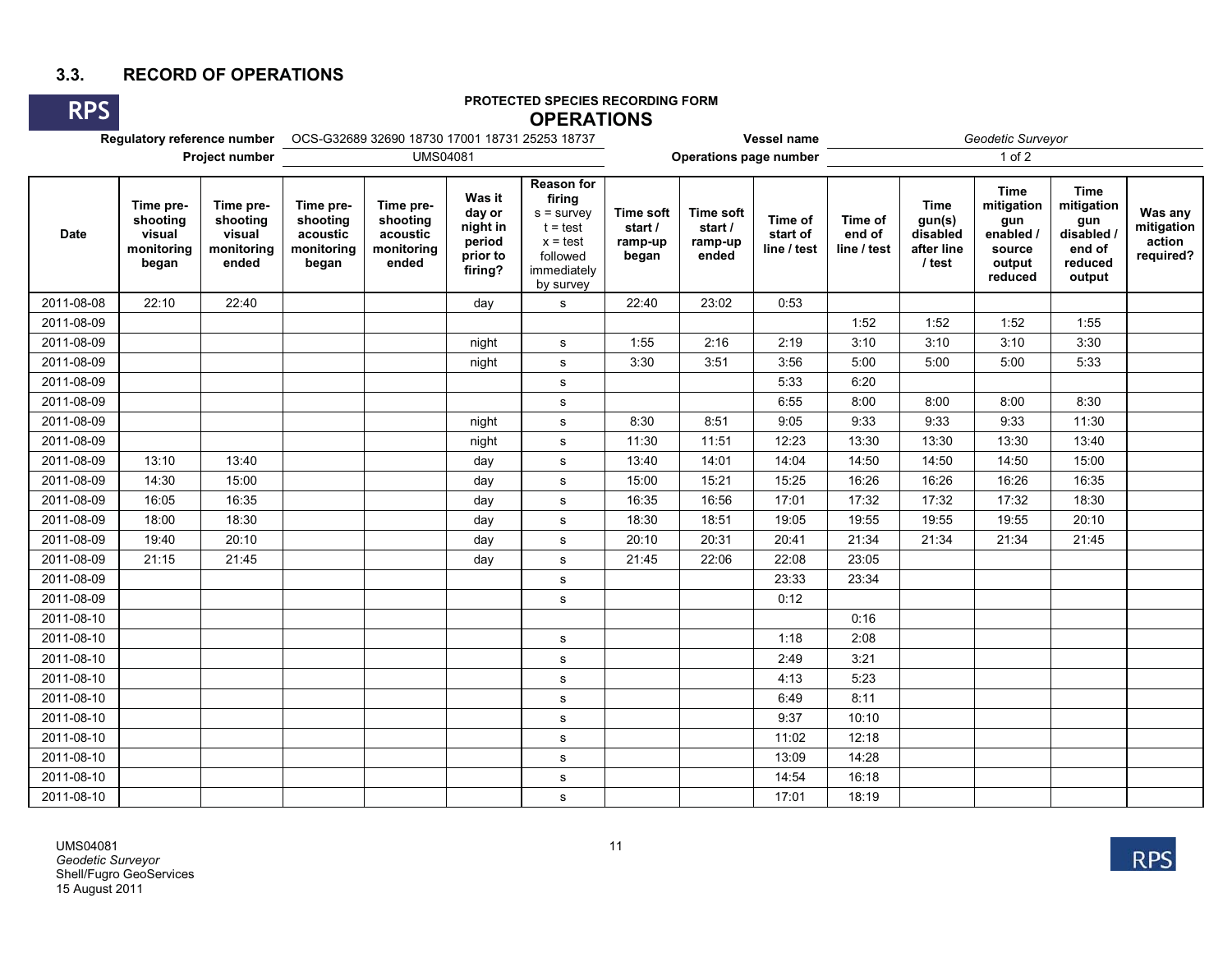**RPS**

#### **PROTECTED SPECIES RECORDING FORM OPERATIONS**

|                |                                                        |                                                        |                                                          |                                                          |                                                               |                                                                                                                 |                                          | Vessel name                                     |                                    |                                  | Geodetic Surveyor                                         |                                                                            |                                                                               |                                              |
|----------------|--------------------------------------------------------|--------------------------------------------------------|----------------------------------------------------------|----------------------------------------------------------|---------------------------------------------------------------|-----------------------------------------------------------------------------------------------------------------|------------------------------------------|-------------------------------------------------|------------------------------------|----------------------------------|-----------------------------------------------------------|----------------------------------------------------------------------------|-------------------------------------------------------------------------------|----------------------------------------------|
| Project number |                                                        |                                                        | <b>UMS04081</b>                                          |                                                          |                                                               |                                                                                                                 | Page number<br>2 of 2                    |                                                 |                                    |                                  |                                                           |                                                                            |                                                                               |                                              |
| <b>Date</b>    | Time pre-<br>shooting<br>visual<br>monitoring<br>began | Time pre-<br>shooting<br>visual<br>monitoring<br>ended | Time pre-<br>shooting<br>acoustic<br>monitoring<br>began | Time pre-<br>shooting<br>acoustic<br>monitoring<br>ended | Was it<br>day or<br>night in<br>period<br>prior to<br>firing? | <b>Reason for</b><br>firing<br>$s =$ survey<br>$t = test$<br>$x = test$<br>followed<br>immediately<br>by survey | Time soft<br>start /<br>ramp-up<br>began | <b>Time soft</b><br>start /<br>ramp-up<br>ended | Time of<br>start of<br>line / test | Time of<br>end of<br>line / test | <b>Time</b><br>gun(s)<br>disabled<br>after line<br>/ test | <b>Time</b><br>mitigation<br>gun<br>enabled<br>source<br>output<br>reduced | <b>Time</b><br>mitigation<br>gun<br>disabled /<br>end of<br>reduced<br>output | Was any<br>mitigation<br>action<br>required? |
| 2011-08-10     |                                                        |                                                        |                                                          |                                                          |                                                               | s                                                                                                               |                                          |                                                 | 18:54                              | 20:04                            |                                                           |                                                                            |                                                                               |                                              |
| 2011-08-10     |                                                        |                                                        |                                                          |                                                          |                                                               | s                                                                                                               |                                          |                                                 | 20:36                              | 21:32                            |                                                           |                                                                            |                                                                               |                                              |
| 2011-08-10     |                                                        |                                                        |                                                          |                                                          |                                                               | s                                                                                                               |                                          |                                                 | 22:00                              | 22:25                            |                                                           |                                                                            |                                                                               |                                              |
| 2011-08-10     |                                                        |                                                        |                                                          |                                                          |                                                               | $\mathbf s$                                                                                                     |                                          |                                                 | 22:30                              | 22:56                            |                                                           |                                                                            |                                                                               |                                              |
| 2011-08-10     |                                                        |                                                        |                                                          |                                                          |                                                               | s                                                                                                               |                                          |                                                 | 23:29                              |                                  |                                                           |                                                                            |                                                                               |                                              |
| 2011-08-11     |                                                        |                                                        |                                                          |                                                          |                                                               |                                                                                                                 |                                          |                                                 |                                    | 0:41                             |                                                           |                                                                            |                                                                               |                                              |
| 2011-08-11     |                                                        |                                                        |                                                          |                                                          |                                                               | s                                                                                                               |                                          |                                                 | 1:49                               | 2:13                             |                                                           |                                                                            |                                                                               |                                              |
| 2011-08-11     |                                                        |                                                        |                                                          |                                                          |                                                               | s                                                                                                               |                                          |                                                 | 3:06                               | 3:57                             |                                                           |                                                                            |                                                                               |                                              |
| 2011-08-11     |                                                        |                                                        |                                                          |                                                          |                                                               | s                                                                                                               |                                          |                                                 | 5:32                               | 5:38                             | 5:38                                                      |                                                                            |                                                                               |                                              |
| 2011-08-11     | 11:30                                                  | 12:00                                                  |                                                          |                                                          | day                                                           | s                                                                                                               | 12:00                                    | 12:30                                           | 12:52                              | 13:37                            |                                                           |                                                                            |                                                                               |                                              |
| 2011-08-11     |                                                        |                                                        |                                                          |                                                          |                                                               | s                                                                                                               |                                          |                                                 | 14:31                              | 15:38                            |                                                           |                                                                            |                                                                               |                                              |
| 2011-08-11     |                                                        |                                                        |                                                          |                                                          |                                                               | s                                                                                                               |                                          |                                                 | 16:29                              | 16:49                            |                                                           |                                                                            |                                                                               |                                              |
| 2011-08-11     |                                                        |                                                        |                                                          |                                                          |                                                               | s                                                                                                               |                                          |                                                 | 17:55                              | 18:47                            |                                                           |                                                                            |                                                                               |                                              |
| 2011-08-11     |                                                        |                                                        |                                                          |                                                          |                                                               | $\mathbf s$                                                                                                     |                                          |                                                 | 19:31                              | 20:45                            |                                                           |                                                                            |                                                                               |                                              |
| 2011-08-11     |                                                        |                                                        |                                                          |                                                          |                                                               | s                                                                                                               |                                          |                                                 | 21:49                              | 22:39                            |                                                           |                                                                            |                                                                               |                                              |
| 2011-08-11     |                                                        |                                                        |                                                          |                                                          |                                                               | s                                                                                                               |                                          |                                                 | 23:46                              |                                  |                                                           |                                                                            |                                                                               |                                              |
| 2011-08-12     |                                                        |                                                        |                                                          |                                                          |                                                               |                                                                                                                 |                                          |                                                 |                                    | 0:39                             |                                                           |                                                                            |                                                                               |                                              |
| 2011-08-12     |                                                        |                                                        |                                                          |                                                          |                                                               | s                                                                                                               |                                          |                                                 | 1:20                               | 2:13                             | 2:13                                                      |                                                                            |                                                                               |                                              |

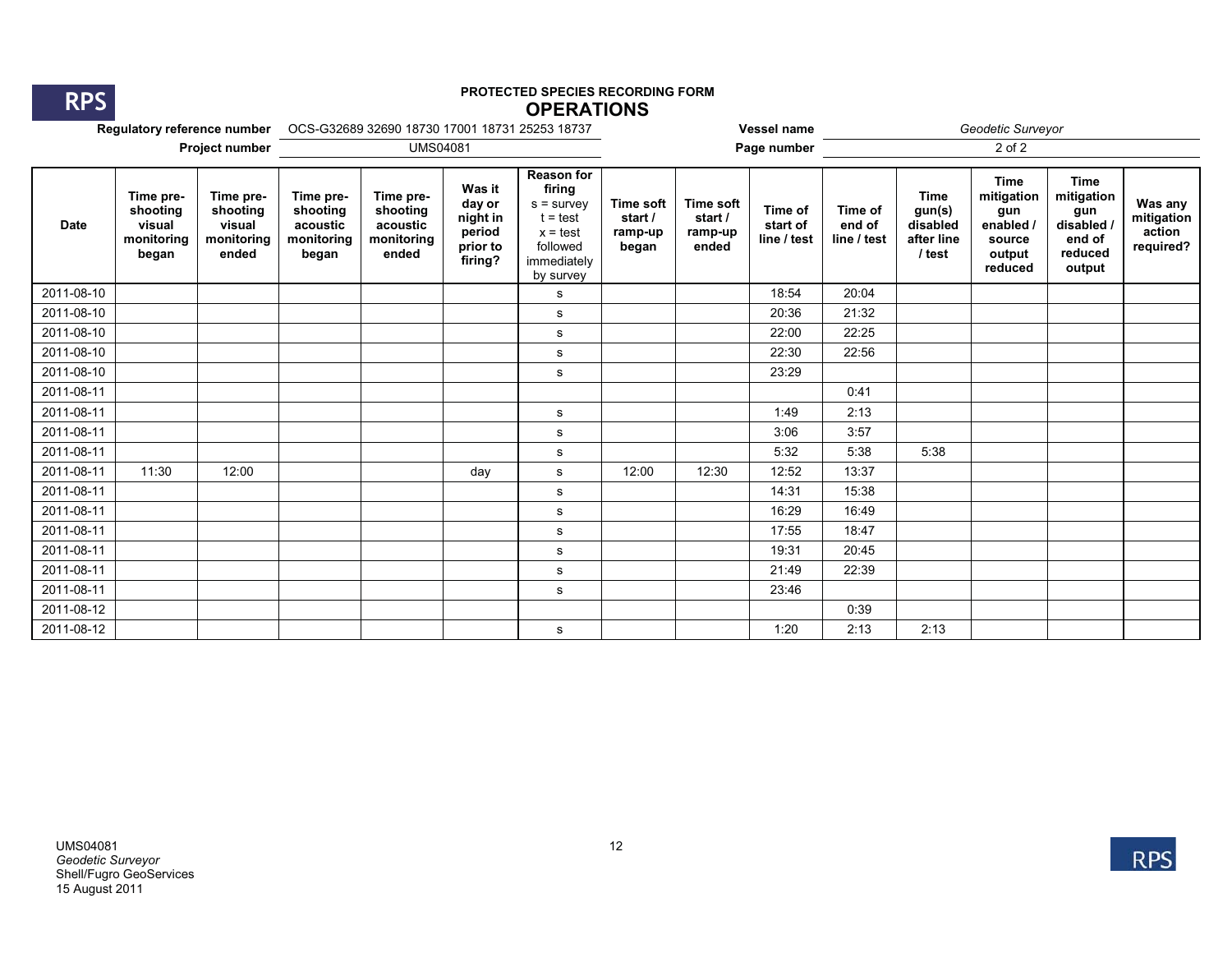## **3.4. LOCATION AND EFFORT**

**RPS**

# **PROTECTED SPECIES RECORDING FORM EFFORT**

|                       | Regulatory reference number |                               |             |                       | OCS-G32689 32690 18730 17001 18731 25253 18737 |              |             |                    |             |              | Vessel name      | Geodetic Surveyor |                 |           |                   |          |  |
|-----------------------|-----------------------------|-------------------------------|-------------|-----------------------|------------------------------------------------|--------------|-------------|--------------------|-------------|--------------|------------------|-------------------|-----------------|-----------|-------------------|----------|--|
| <b>Project number</b> |                             |                               |             |                       | <b>UMS04081</b>                                |              |             | Effort page number |             |              | 1 of 1           |                   |                 |           |                   |          |  |
|                       | <b>Visual</b>               | <b>Observers'</b><br>initials |             | <b>Start of watch</b> |                                                |              |             | End of watch       |             |              | Wind             | Wind              | <b>Beaufort</b> | Swell     | <b>Visibility</b> | Glare    |  |
| <b>Date</b>           | or<br><b>PAM</b>            |                               | <b>Time</b> | _atitude              | Longitude                                      | Depth<br>(m) | <b>Time</b> | Latitude           | Longitude   | Depth<br>(m) | speed<br>(knots) | direction         | scale           | (m)       | (km               | severity |  |
| 2011-08-08            | visual                      | ST.LB.RW                      | 18:00       | 26.38433°N            | 090.76996°W                                    | 3401         | 01:05       | 26.49113°N         | 090.77711°W | 2452         | 12               | S                 |                 | $\langle$ | >5                | severe   |  |
| 2011-08-09            | visual                      | ST.LB.RW                      | 11:10       | 26.46529°N            | 090.78726°W                                    | 3157         | 01:05       | 26.48988°N         | 090.73825°W | 2455         | 18               | S                 |                 | $<$ 2     | >5                | severe   |  |
| 2011-08-10            | visual                      | ST.LB.RW                      | 11:10       | 26.47845°N            | 090.78825°W                                    | 2292         | 01:05       | 26.41651°N         | 090.82934°W | 2977         |                  | S                 |                 | $\langle$ | >5                | severe   |  |
| 2011-08-11            | visual                      | ST.LB.RW                      | 11:10       | 26.44750°N            | 090.85950°W                                    | 3014         | 01:05       | 26.47443°N         | 090.82928°W | 2944         | 6                | S.                |                 | <2        | >5                | severe   |  |

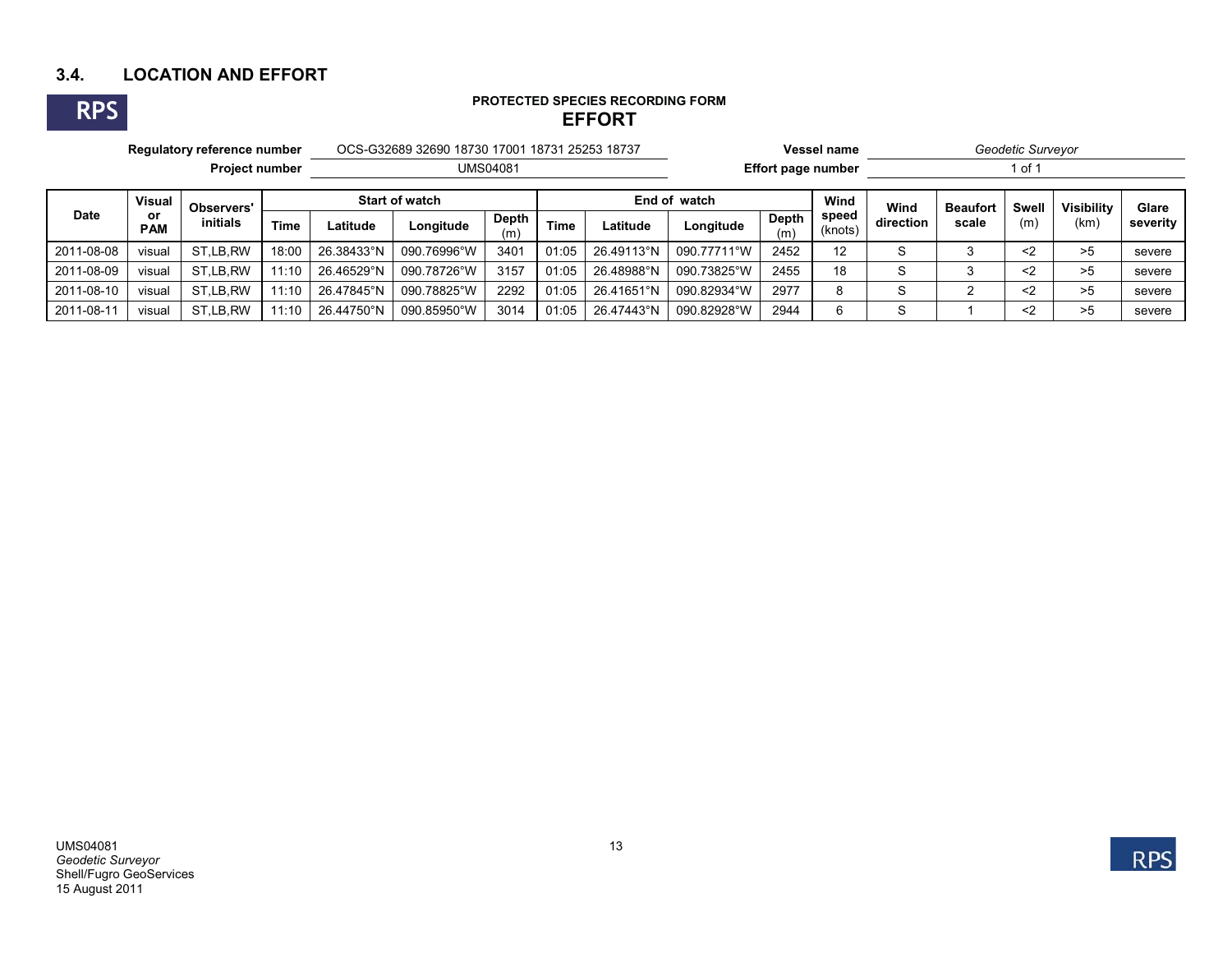## **3.5. RECORD OF DETECTION**



### **PROTECTED SPECIES RECORDING FORM DETECTION**

| Project number<br><b>Date</b>                                                                                                                                                     |                                      |                    | <b>Time at first</b><br>detection (UTC)                                                                                                                                           | <b>Time at last</b><br>detection (UTC)                                                                                                                                                                                                                                                                                                                                                                                                                                                                  | <b>Visual detection</b><br>number |                                                                                 | <b>Acoustic</b><br>detection number    |  |  |  |  |  |  |
|-----------------------------------------------------------------------------------------------------------------------------------------------------------------------------------|--------------------------------------|--------------------|-----------------------------------------------------------------------------------------------------------------------------------------------------------------------------------|---------------------------------------------------------------------------------------------------------------------------------------------------------------------------------------------------------------------------------------------------------------------------------------------------------------------------------------------------------------------------------------------------------------------------------------------------------------------------------------------------------|-----------------------------------|---------------------------------------------------------------------------------|----------------------------------------|--|--|--|--|--|--|
| 2011-08-08                                                                                                                                                                        |                                      | <b>UMS04081</b>    | 18:00                                                                                                                                                                             | 18:06                                                                                                                                                                                                                                                                                                                                                                                                                                                                                                   | 1                                 |                                                                                 | n/a                                    |  |  |  |  |  |  |
| <b>Regulatory reference</b><br>number                                                                                                                                             |                                      | Vessel name        |                                                                                                                                                                                   | <b>Survey type</b>                                                                                                                                                                                                                                                                                                                                                                                                                                                                                      |                                   | Observer(s)                                                                     |                                        |  |  |  |  |  |  |
| OCS-G32689 32690 18730<br>17001 18731 25253 18737                                                                                                                                 |                                      |                    | Geodetic Surveyor                                                                                                                                                                 | other: 2D UHR                                                                                                                                                                                                                                                                                                                                                                                                                                                                                           |                                   |                                                                                 |                                        |  |  |  |  |  |  |
| <b>Detection was made</b>                                                                                                                                                         |                                      |                    | <b>Detection was first made</b>                                                                                                                                                   |                                                                                                                                                                                                                                                                                                                                                                                                                                                                                                         |                                   |                                                                                 |                                        |  |  |  |  |  |  |
| visually                                                                                                                                                                          |                                      |                    | visually by observer keeping a continuous watch                                                                                                                                   |                                                                                                                                                                                                                                                                                                                                                                                                                                                                                                         |                                   |                                                                                 |                                        |  |  |  |  |  |  |
| <b>Latitude of vessel</b>                                                                                                                                                         |                                      |                    | <b>Longitude of vessel</b>                                                                                                                                                        | Heading of vessel (degrees)                                                                                                                                                                                                                                                                                                                                                                                                                                                                             |                                   | Water depth (metres)                                                            |                                        |  |  |  |  |  |  |
| 26.38433°N                                                                                                                                                                        |                                      |                    | 090.76996°W                                                                                                                                                                       | 185                                                                                                                                                                                                                                                                                                                                                                                                                                                                                                     |                                   | 3401                                                                            |                                        |  |  |  |  |  |  |
| Swell height<br>(metres)                                                                                                                                                          | <b>Beaufort scale</b>                |                    | Precipitation                                                                                                                                                                     | Visibility (km)                                                                                                                                                                                                                                                                                                                                                                                                                                                                                         |                                   | Cloud cover (%)                                                                 | <b>Glare severity</b><br>and direction |  |  |  |  |  |  |
| < 2m                                                                                                                                                                              |                                      | 3                  | none                                                                                                                                                                              | >5km                                                                                                                                                                                                                                                                                                                                                                                                                                                                                                    | 20                                |                                                                                 | moderate from S                        |  |  |  |  |  |  |
| <b>Common name</b>                                                                                                                                                                |                                      |                    | <b>Scientific name</b>                                                                                                                                                            |                                                                                                                                                                                                                                                                                                                                                                                                                                                                                                         |                                   | <b>Certainty of identification</b>                                              |                                        |  |  |  |  |  |  |
| Pantropical spotted dolphin                                                                                                                                                       |                                      |                    |                                                                                                                                                                                   | Stenella attenuata                                                                                                                                                                                                                                                                                                                                                                                                                                                                                      |                                   | definite                                                                        |                                        |  |  |  |  |  |  |
| <b>Total number</b>                                                                                                                                                               | <b>Number of adults</b>              |                    | <b>Number of</b><br>juveniles                                                                                                                                                     | Bearing to animal(s) when<br>first detected (degrees)                                                                                                                                                                                                                                                                                                                                                                                                                                                   |                                   | Range to animal(s) when<br>first detected (metres)                              |                                        |  |  |  |  |  |  |
| 20                                                                                                                                                                                |                                      | 19                 | 1                                                                                                                                                                                 | 0                                                                                                                                                                                                                                                                                                                                                                                                                                                                                                       |                                   |                                                                                 |                                        |  |  |  |  |  |  |
| Description (include features such as overall size; shape of<br>head; colour and pattern; size, shape, and position of dorsal fin;<br>height, direction, and shape of blow; etc.) |                                      |                    | Dolphins were 1-2 meters in length with long light gray/white<br>capes and clear spotting patterns on dorsal surface. Dorsal fins<br>were falcate, beaks had prominent white tip. | Visual sighting and/or Acoustic detection details (note<br>behavior, especially changes in relation to gun activity and<br>distance from gun array)<br>Dolphins were riding bow waves of vessel when observers<br>began watch. Vessel was approaching location for probe<br>deployment, and stopped moving when location was reached.<br>Dolphins milled around the vessel for a few more minutes after<br>vessel stopped, and then swam away off starboard bow. Guns<br>were on board during sighting. |                                   |                                                                                 |                                        |  |  |  |  |  |  |
| Direction of travel / first approach (relative to vessel)                                                                                                                         |                                      |                    |                                                                                                                                                                                   | Initial compass heading<br>(degrees)                                                                                                                                                                                                                                                                                                                                                                                                                                                                    |                                   | <b>Final compass heading</b><br>(degrees)                                       |                                        |  |  |  |  |  |  |
|                                                                                                                                                                                   | parallel in same direction as vessel |                    |                                                                                                                                                                                   | 185                                                                                                                                                                                                                                                                                                                                                                                                                                                                                                     |                                   |                                                                                 | 230                                    |  |  |  |  |  |  |
| <b>Closest distance of animals</b><br>to airguns/source (metres)                                                                                                                  |                                      | to vessel (metres) | <b>Closest distance of animals</b>                                                                                                                                                | Source activity at initial<br>detection                                                                                                                                                                                                                                                                                                                                                                                                                                                                 |                                   | Source activity at final<br>detection                                           |                                        |  |  |  |  |  |  |
| n/a                                                                                                                                                                               |                                      |                    | 1                                                                                                                                                                                 | not firing                                                                                                                                                                                                                                                                                                                                                                                                                                                                                              |                                   | not firing                                                                      |                                        |  |  |  |  |  |  |
| Time at closest approach<br>(UTC)                                                                                                                                                 |                                      | (m)<br>First       | <b>Distance during soft start</b><br><b>Closest</b><br>Last                                                                                                                       | Source mitigation action(s)<br>required                                                                                                                                                                                                                                                                                                                                                                                                                                                                 |                                   | <b>Strike avoidance maneuvers</b><br>required                                   |                                        |  |  |  |  |  |  |
| 18:00                                                                                                                                                                             |                                      | n/a                | n/a<br>n/a                                                                                                                                                                        | none                                                                                                                                                                                                                                                                                                                                                                                                                                                                                                    |                                   |                                                                                 | no                                     |  |  |  |  |  |  |
| Duplicate detection? If yes, provide duplicate detection<br>number                                                                                                                |                                      |                    |                                                                                                                                                                                   | <b>Total duration animals</b><br>observed in exclusion zone<br>(HH:MM)                                                                                                                                                                                                                                                                                                                                                                                                                                  |                                   | <b>Total duration of production</b><br>loss due to mitigation<br>action (HH:MM) |                                        |  |  |  |  |  |  |
|                                                                                                                                                                                   |                                      | no                 |                                                                                                                                                                                   | 00:06<br>00:00                                                                                                                                                                                                                                                                                                                                                                                                                                                                                          |                                   |                                                                                 |                                        |  |  |  |  |  |  |
| Other notes or comments                                                                                                                                                           |                                      |                    |                                                                                                                                                                                   |                                                                                                                                                                                                                                                                                                                                                                                                                                                                                                         |                                   |                                                                                 |                                        |  |  |  |  |  |  |
| Guns on board vessel at time of sighting.                                                                                                                                         |                                      |                    |                                                                                                                                                                                   |                                                                                                                                                                                                                                                                                                                                                                                                                                                                                                         |                                   |                                                                                 |                                        |  |  |  |  |  |  |